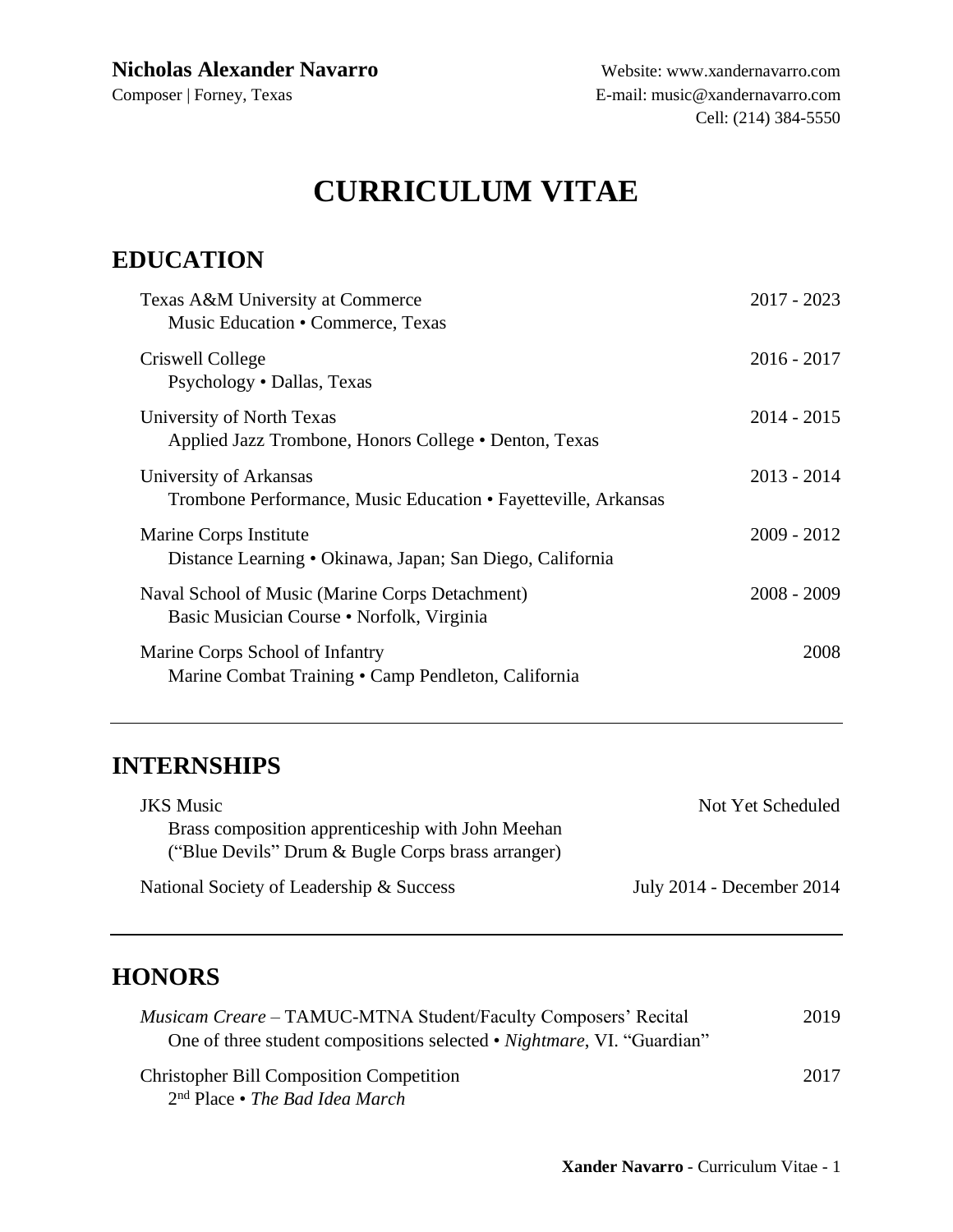Navy and Marine Corps Achievement Medal 2012

- Earned a position in the Marine Corps All Star Jazz Band (now the Marine Corps Jazz Orchestra) among the top 1% of Marine Corps musicians in 2010, 2011, and 2012.
- As music librarian Non-Commissioned Officer-in-Charge (NCOIC) of the Marine Band San Diego library, oversaw the organization and distribution of over 80,000 musical documents valued at over \$175,000.
- Sacrificed over 500 hours of personal time to manage Marine Band San Diego's acquisition of an additional 600 pieces relinquished from deactivated Marine music units.
- As an arranger, completed four arrangements for the band to perform in high visibility events.

#### **PRIMARY TEACHERS IN COMPOSITION**

Dr. Judy Bozone Composition & Theory Professor | Texas A&M University at Commerce

John Wasson

Arranger | *Caravan* (for the film, *Whiplash*)

Carl Lundgren Music Director & Performer | "Maniacal 4" Trombone Quartet

Sabrina Scotti YouTube Content Creator

#### **UPCOMING PERFORMANCES**

#### *Nightmare,* **III. "Unreturned Salute"**

"Perhing's Own" U.S. Army Band Trombone Quartet 7/2/22 International Trombone Festival • Conway, Arkansas

#### **PAST COMPOSITION PERFORMANCES**

#### *Nightfall Tower Music*

International Trombone Summit Faculty Sextet 6/20/21

Commissioned by Justin James Kent (Swedish Radio Symphony Orchestra) International Trombone Summit • Danville, Pennsylvania

**Xander Navarro** - Curriculum Vitae - 2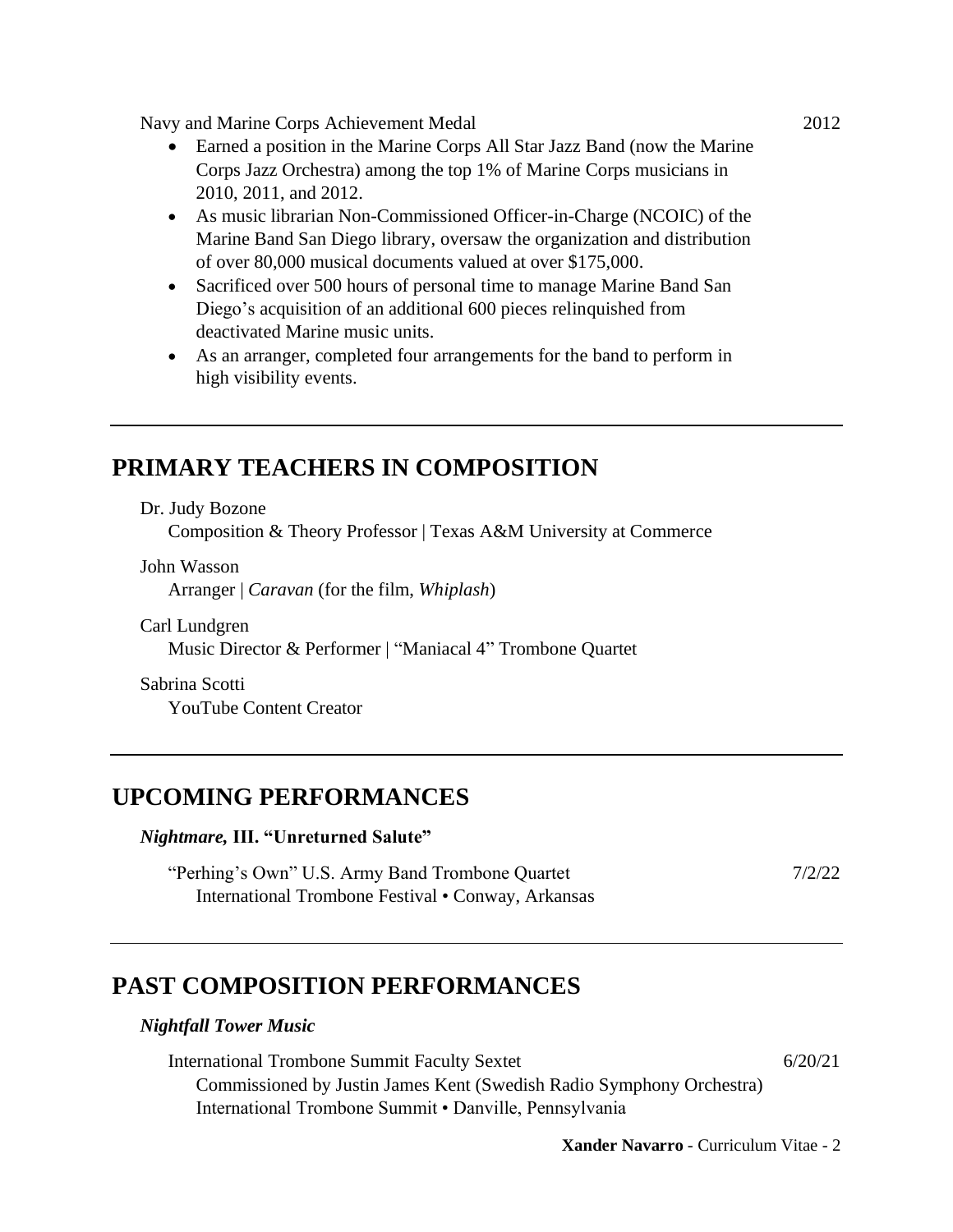#### *Nightmare,* **III. "Unreturned Salute"**

| III Marine Expeditionary Force Band Brass Quintet   Sgt. Ada Ingram, leader<br>Guam Liberation Day Festival . Guam, USA      | 7/17/09             |
|------------------------------------------------------------------------------------------------------------------------------|---------------------|
| San Diego Trombone Collective   Tommy Phillips, director<br>San Diego Symphony Hall lobby . San Diego, California            | 3/23/12             |
| University of Arkansas Trombone Quartet   Michael Burner, leader<br>University of Arkansas • Fayetteville, Arkansas          | 2/19/14             |
| University of Arkansas Symphonic Band   Whitney Campbell, conductor<br>University of Arkansas • Fayetteville, Arkansas       | 4/13/14             |
| Michael Burner's Senior Recital   Michael Burner, trombone soloist<br>University of North Texas • Denton, Texas              | 4/18/14             |
| University of North Texas Wednesday 6pm Trombone Choir<br>Ricky Blake, director<br>University of North Texas . Denton, Texas | 10/11/14            |
| Haltom High School Trombone Sextet   Brandon Green, leader<br>Haltom High School . Haltom City, Texas                        | 3/28/15             |
| "The Sweet Peas" Trombone Quartet   Matthew Gordon, leader<br>University of North Texas . Denton, Texas                      | 4/9/15              |
| Texas A&M University Trombone Octet   Jimmy Clark, director<br>Tour of north Texas and east Texas high schools               | $5/16/18 - 5/18/28$ |
| 1 <sup>st</sup> Annual "Argyle Invasion" Trombone Choir   James McNair, host<br>Argyle High School · Argyle, Texas           | 12/28/18            |
| Nightfall Brass   Xander Navarro, director<br>Texas A&M Commerce Student Organization Recital • Commerce, Texas              | 4/26/19             |
| 2 <sup>nd</sup> Annual "Argyle Invasion" Trombone Choir   James McNair, host<br>Argyle High School · Argyle, Texas           | 12/27/19            |

### *Nightmare***, VI. "Guardian"**

| Texas A&M Commerce Advanced Trombone Quartet   Matthew Harris, leader 4/22/19 |  |
|-------------------------------------------------------------------------------|--|
| TAMUC-MTNA Student/Faculty Composers Recital • Commerce, Texas                |  |

#### *The Bad Idea March*

| Christopher Bill multi-track   Christopher Bill | 7/18/18 |
|-------------------------------------------------|---------|
| YouTube premiere • Binghamton, New York         |         |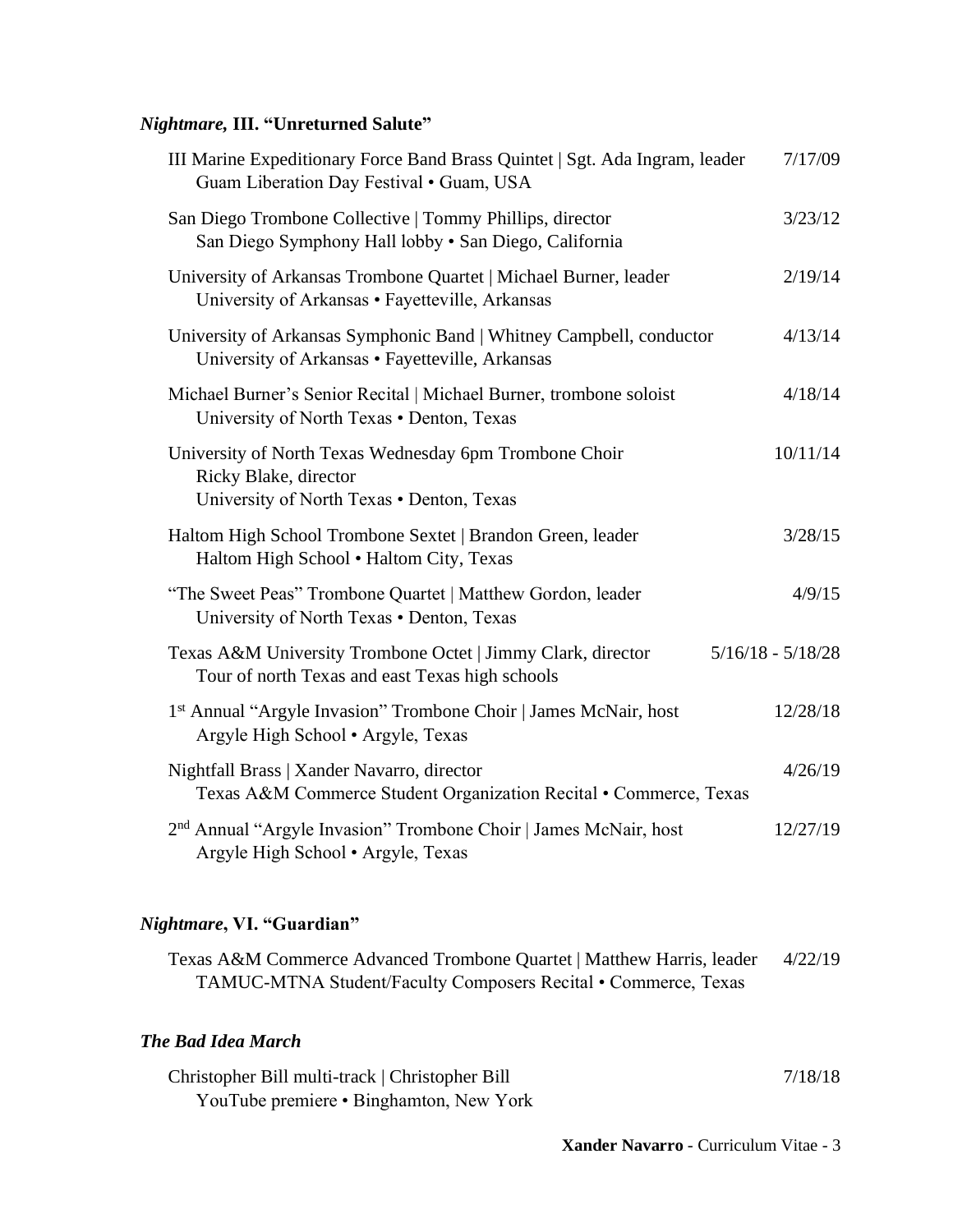### **COMPOSITION PORTFOLIO**

#### **Trombone Quartet**

*Nightmare***, VI. "Guardian"** (2016, ed. 2019)

Duration: 6:17 Difficulty: Professional Many uncommon sightreading patterns, high demand for flexibility and range, and need extremely high levels of independence and error detection

#### **Trombone Quintet**

*The Bad Idea March* (2017, ed. 2018) Duration: 3:06 Difficulty: Graduate Consecutive upbeats at quick tempi, moderate levels of part independence, high flexibility demand, and tricky jazz solo

### **Trombone Choir**

*Nightfall Tower Music* (2021)

Instrumentation: 5 tenor, 1 bass Duration: 2:08 Difficulty: Undergraduate (Upper Division)

#### *Nightmare***, III. "Unreturned Salute"** (2014, ed. 2017)

Instrumentation: 5 tenor, 1 bass Duration: 4:57 Difficulty: Undergraduate or Advanced High School

#### **Brass Choir**

#### *Nightmare***, VII. "Heartbeat Tower"** (2020)

Instrumentation: 3 trumpet, 3 horn, 3 trombone, bass trombone, euphonium, tuba Duration: 4:23 Difficulty: Undergraduate (Upper Division)

#### **Mixed Ensemble**

#### *Nightmare***, VIII. "Okinawa, III. Rycom Sunrise"** (2021) Instrumentation: Bb clarinet, tenor trombone (F attachment), piano Duration: 4:20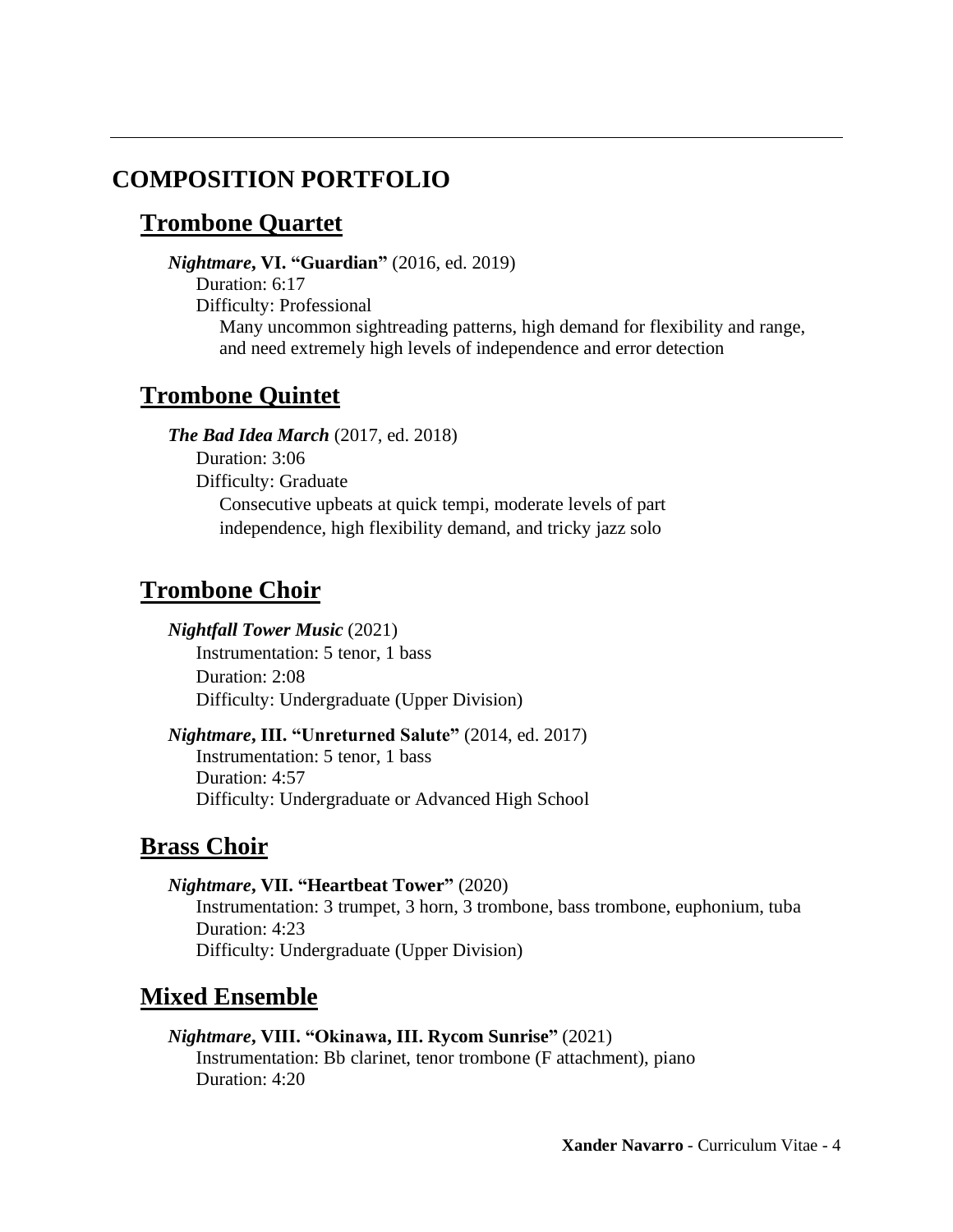Difficulty: Undergraduate (Upper Division)

#### **Electronic**

*Mimi's Music Box* (2020) Electronic playback Duration: 1:56

# **COMPOSITIONS & ARRANGEMENTS (Non-published)**

|      | 2022 Hanezeve Caradhina (from "MADE IN ABYSS")                                 |
|------|--------------------------------------------------------------------------------|
|      | Arrangement for brass choir.                                                   |
| 2022 | One-Winged Angel (from "Final Fantasy VII: Advent Children")                   |
|      | Arrangement for brass choir and drumset.                                       |
| 2022 | Session/The Seasons (from "Given")                                             |
|      | Arrangement for brass choir and drumset.                                       |
| 2022 | Unravel (from "Tokyo Ghoul")                                                   |
|      | Arrangement for Brass choir and drumset.                                       |
| 2021 | <b>Nightfall Tower Music</b>                                                   |
|      | Composition/arrangement for trombone choir (optionally in 3 different towers). |
| 2021 | Medley from "Dragon Quest: Your Story"                                         |
|      | Arrangement for brass choir.                                                   |
| 2021 | Nightmare, VIII. "Okinawa, III: Rycom Sunrise"                                 |
|      | Original composition for Bb clarinet, trombone, and piano.                     |
| 2021 | Star Trek Main Theme (from "Star Trek Into Darkness")                          |
|      | Orchestration for brass quintet.                                               |
| 2020 | Autumn's Winter Medley                                                         |
|      | Arrangement of Christmas music for violin and cello duet.                      |
| 2020 | Mimi's Music Box                                                               |
|      | Original composition for electronic playback.                                  |
| 2020 | Are You Going With Me?                                                         |
|      | Bossa, samba, and bebop arrangement for electronic quintet playback.           |
| 2020 | "UNDERTALE" Medley                                                             |
|      | Arrangement of video game music for advanced trombone sightreading.            |
| 2020 | Nightmare, VII. "Heartbeat Tower"                                              |
|      | Original brass choir composition.                                              |
| 2020 | "Finding Paradise" Medley                                                      |
|      | Arrangement for upper division undergraduate brass choir.                      |
| 2020 | "Finding Paradise" Medley                                                      |
|      | Arrangement for upper division undergraduate trombone quintet.                 |
| 2019 | Nightmare, III. "Unreturned Salute"                                            |
|      | Reorchestration for brass choir.                                               |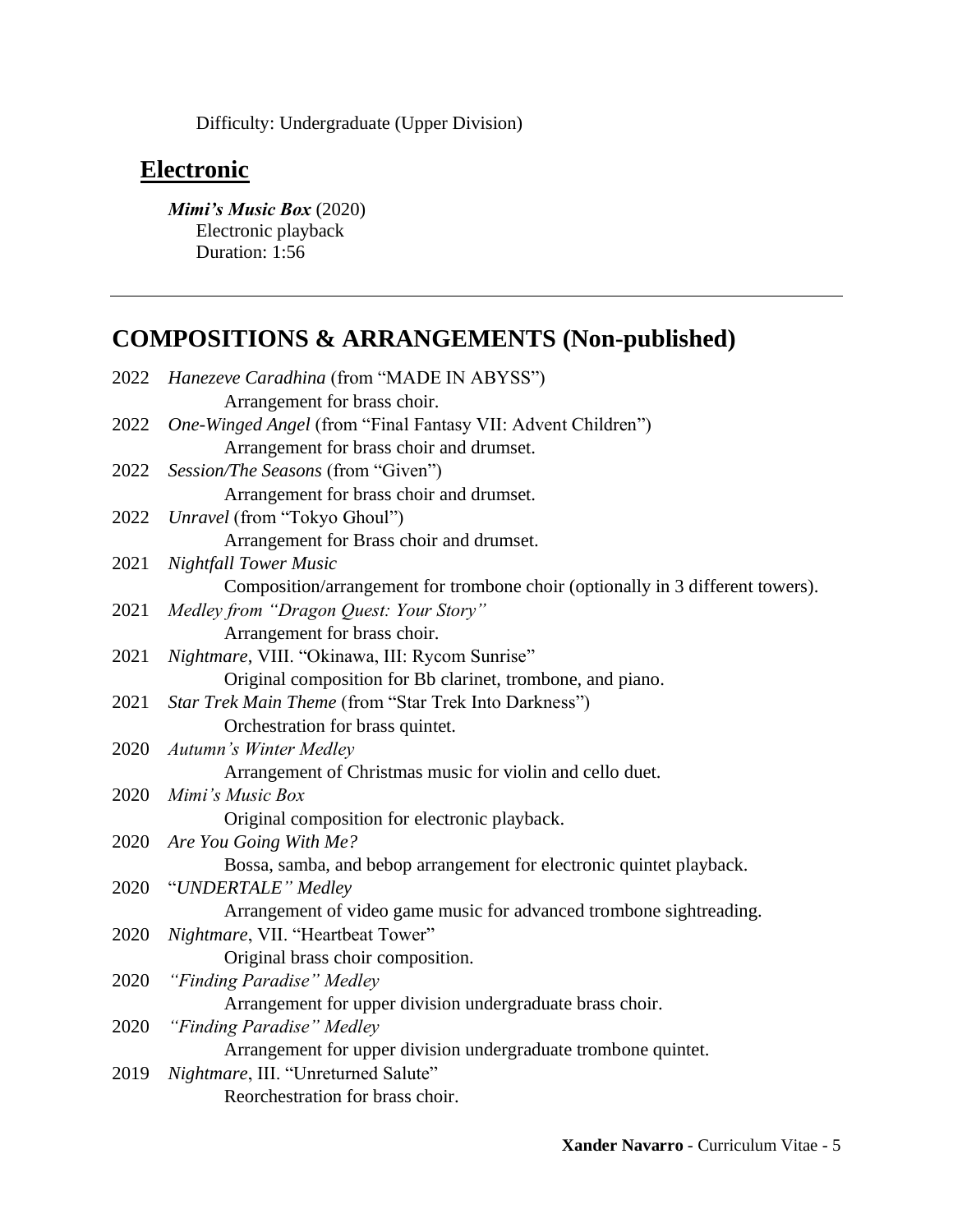| 2019 | One Day (from "Pirates of the Caribbean: At World's End")                          |
|------|------------------------------------------------------------------------------------|
|      | Arrangements for both brass choir and trombone quintet.                            |
| 2019 | Yoshi's Theme (Chorale)                                                            |
|      | Arrangement of a popular tune as a melancholy chorale for low brass choir.         |
| 2019 | Coin of Fate                                                                       |
|      | Arrangement of sorrowful music for audio-panned trombone quintet.                  |
| 2019 | If I Die Young                                                                     |
|      | Arrangement of a country tune for electronic clarinet choir and piano playback.    |
| 2018 | <b>Happy Roaming</b>                                                               |
|      | Arrangement for electronic jazz clarinet choir playback.                           |
| 2017 | The Bad Idea March                                                                 |
|      | Original trombone quintet.                                                         |
| 2017 | 23 Advanced Trombone Duet Arrangements                                             |
|      | Trombone duet arrangements of modern tunes with extremely difficult parts.         |
| 2016 | Nightmare, VI. "Guardian"                                                          |
|      | Original composition for professional trombone quartet (or octet).                 |
| 2015 | That Crow Attitude                                                                 |
|      | Original composition for jazz trombone choir with drum set.                        |
| 2014 | Nightmare, III. "Unreturned Salute"                                                |
|      | Reorchestration for wind band.                                                     |
| 2014 | Nightmare, III. "Unreturned Salute"                                                |
|      | Reorchestration for trombone solo with piano accompaniment.                        |
| 2014 | Nightmare, III. "Unreturned Salute"                                                |
|      | Reorchestration for trombone choir.                                                |
| 2014 | Nightmare, III. "Unreturned Salute" (full version)                                 |
|      | Original composition for trombone quartet (twice the length of the first version). |
| 2012 | Nightmare, V. "Zach"                                                               |
|      | Electronic "nightcore" theatrical soundtrack arrangement of "Unreturned Salute".   |
| 2010 | Nightmare, IV. "Whirlraze"                                                         |
|      | Original bass/tenor brass choir piece (including horns in F).                      |
| 2009 | <i>Nightmare</i> , III. "Unreturned Salute" (short version)                        |
|      | Original brass quintet piece. It comprises the last half of the 2014 edition.      |
| 2009 | Nightmare, II. "Waltz of the Lances"                                               |
|      | Original brass choir piece written for my fellow Marine Lance Corporals.           |
| 2009 | Nightmare, I. "Labyrinth"                                                          |
|      | Original trombone quartet for advanced high school sightreading.                   |
| 2008 | Canto 28                                                                           |
|      | Original composition for trombone/euphonium duet depicting Dante's Inferno.        |
| 2008 | Rays of Violent in Orange (edited and named in 2015)                               |
|      | Original trombone quartet.                                                         |
| 2007 | Sinfonietta                                                                        |
|      | Original composition for string orchestra in six mini-movements.                   |